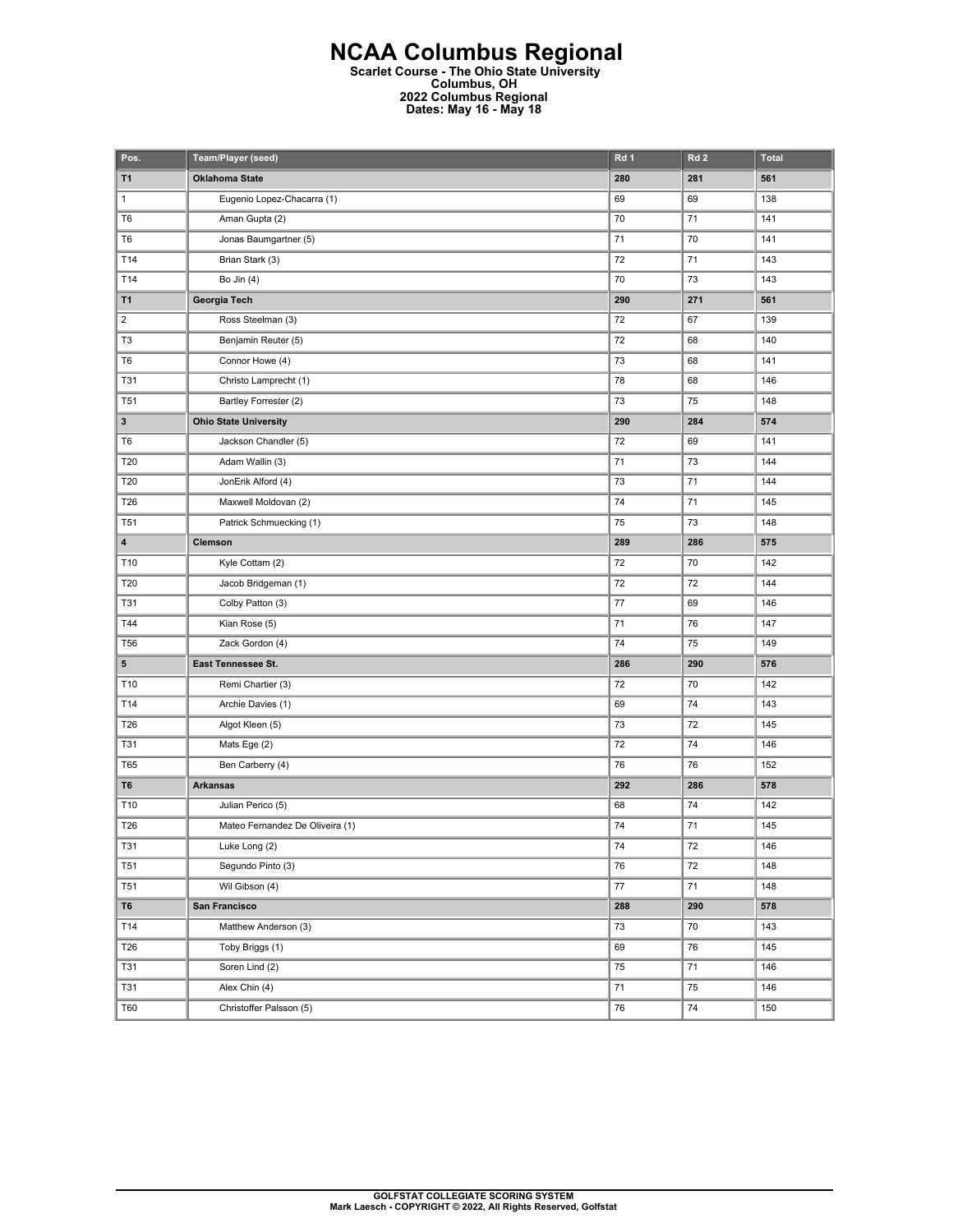| Pos.       | Team/Player (seed)       | Rd 1 | Rd <sub>2</sub> | <b>Total</b> |
|------------|--------------------------|------|-----------------|--------------|
| 8          | <b>Duke</b>              | 290  | 289             | 579          |
| T20        | Jimmy Zheng (3)          | 71   | 73              | 144          |
| T26        | Kelly Chinn (5)          | 74   | 71              | 145          |
| <b>T31</b> | Quinn Riley (2)          | 73   | 73              | 146          |
| T44        | lan Siebers (1)          | 72   | 75              | 147          |
| T44        | Luke Sample (4)          | 75   | 72              | 147          |
| T9         | Northwestern             | 295  | 289             | 584          |
| <b>T31</b> | David Nyfjall (1)        | 74   | 72              | 146          |
| T31        | Cameron Adam (3)         | 74   | 72              | 146          |
| <b>T31</b> | Varun Chopra (5)         | 73   | 73              | 146          |
| T44        | Eric McIntosh (2)        | 74   | 73              | 147          |
| T44        | James Imai (4)           | 75   | 72              | 147          |
| T9         | <b>Wright State</b>      | 297  | 287             | 584          |
| T3         | Davis Root (5)           | 72   | 68              | 140          |
| T14        | Tyler Goecke (1)         | 73   | 70              | 143          |
| T60        | Mikkel Mathiesen (2)     | 76   | 74              | 150          |
| <b>T67</b> | Bryce Haney (3)          | 78   | 75              | 153          |
| <b>T67</b> | Cole Corder (4)          | 76   | 77              | 153          |
| 11         | Kentucky                 | 294  | 291             | 585          |
| T10        | Garrett Wood (2)         | 70   | 72              | 142          |
| T20        | Jay Kirchdorfer (5)      | 74   | 70              | 144          |
| <b>T31</b> | Alex Goff (3)            | 72   | 74              | 146          |
| <b>T67</b> | Jacob Cook (1)           | 78   | 75              | 153          |
| T71        | Campbell Kremer (4)      | 80   | 75              | 155          |
| 12         | Florida Gulf Coast U     | 298  | 294             | 592          |
| <b>T31</b> | Austin Cherichella (1)   | 73   | 73              | 146          |
| T44        | Frankie Capan III (2)    | 77   | 70              | 147          |
| <b>T56</b> | Pierre Viallaneix (3)    | 74   | 75              | 149          |
| T60        | Brady Madsen (5)         | 74   | 76              | 150          |
| T74        | Jon Hopkins (4)          | 80   | 81              | 161          |
| 13         | <b>Southern Illinois</b> | 307  | 307             | 614          |
| <b>T56</b> | Matthis Besard (1)       | 74   | 75              | 149          |
| <b>T65</b> | Birgir Magnusson (3)     | 76   | 76              | 152          |
| T71        | Braden Hoisington (5)    | 77   | 78              | 155          |
| 73         | Tom Cleaton (2)          | 81   | 78              | 159          |
| T74        | Markus Wilhelmsen (4)    | 80   | 81              | 161          |